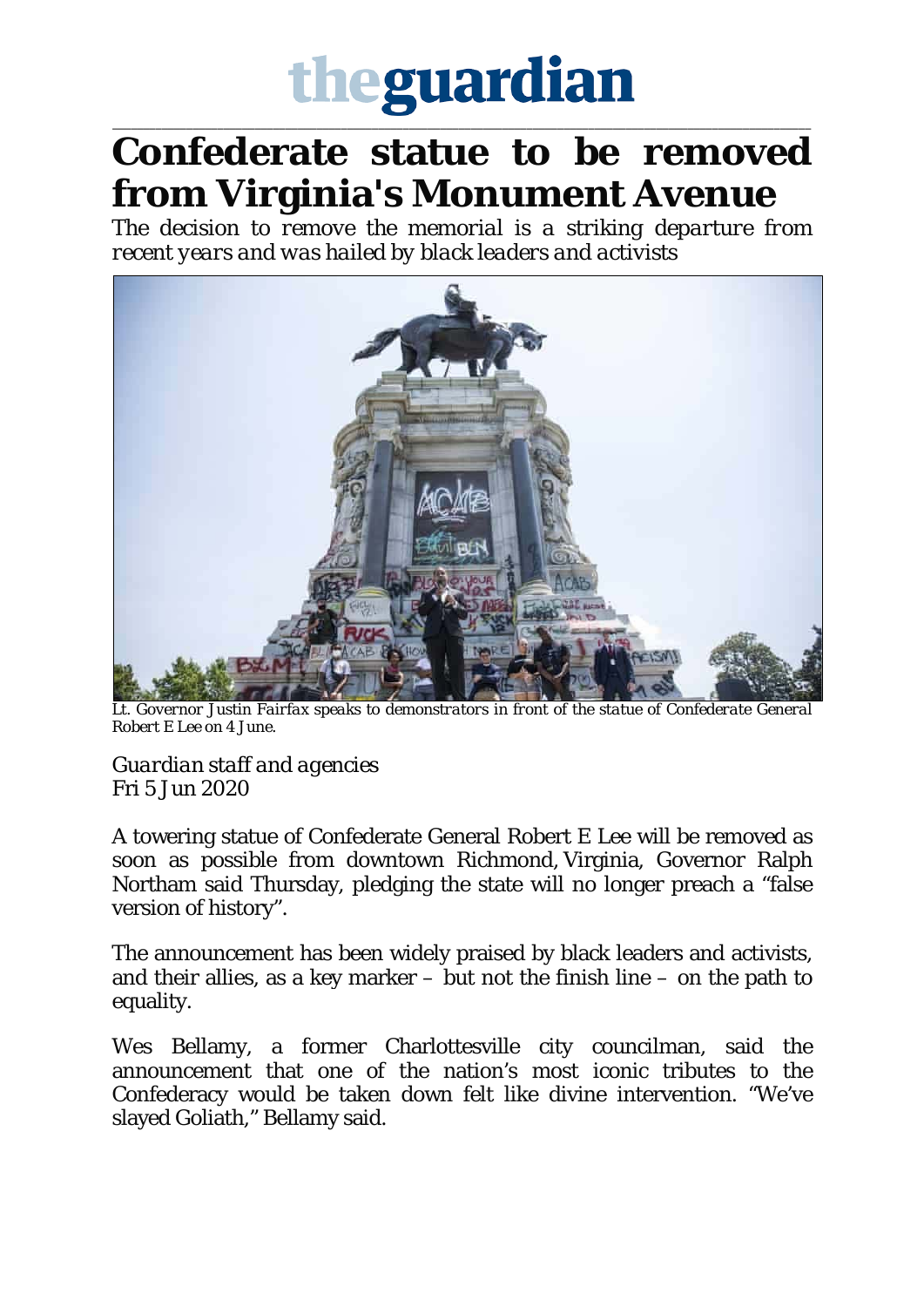"I always hoped this day would come but never fully believed it would," said Senator Jennifer McClellan. She said when the statue is finally gone it will feel "like an incredible burden has been lifted off my shoulders and finally I can breathe and heal".

The bronze equestrian statue, which sits on an enormous pedestal on state property, will be moved to storage while Northam's administration works with the community to determine its future, the governor said at a news conference where the announcement was met with extended applause.

"You see, in Virginia, we no longer preach a false version of history. One that pretends the civil war was about state rights and not the evils of slavery. No one believes that any longer," Northam said.

The statues on Monument Avenue are among the most prominent collection of tributes to the Confederacy in the nation. Lee's 21-foot (6 meter) sculpture rises atop a pedestal nearly twice that tall on a grassy circle 200 feet (about 61 meters) in diameter.

"We put things on pedestals when we want people to look up," Northam said. "Think about the message that this sends to people coming from around the world to visit the capital city of one of the largest states in our country. Or to young children."

The move comes after days of angry protests in Richmond and across the country over the death of George Floyd, a black man who died after a white police officer pressed a knee into his neck while he pleaded that he could not breathe.

The decision also came a day after Richmond's mayor, Levar Stoney, announced he will seek to remove the four other Confederate statues along Monument Avenue, a prestigious residential street and National Historic Landmark district in the former capital of the Confederacy.

Together, they mark a striking departure from recent years when even after a violent rally of white supremacists descended on Charlottesville in 2017 and other Confederate monuments started falling across the country, Virginia did not make the same changes.

In part, local governments were hamstrung by a state law that protects memorials to war veterans. That law was amended earlier this year by the new Democratic majority at the statehouse and signed by Northam. When the changes go into effect 1 July, localities will be able to decide the monuments' fate.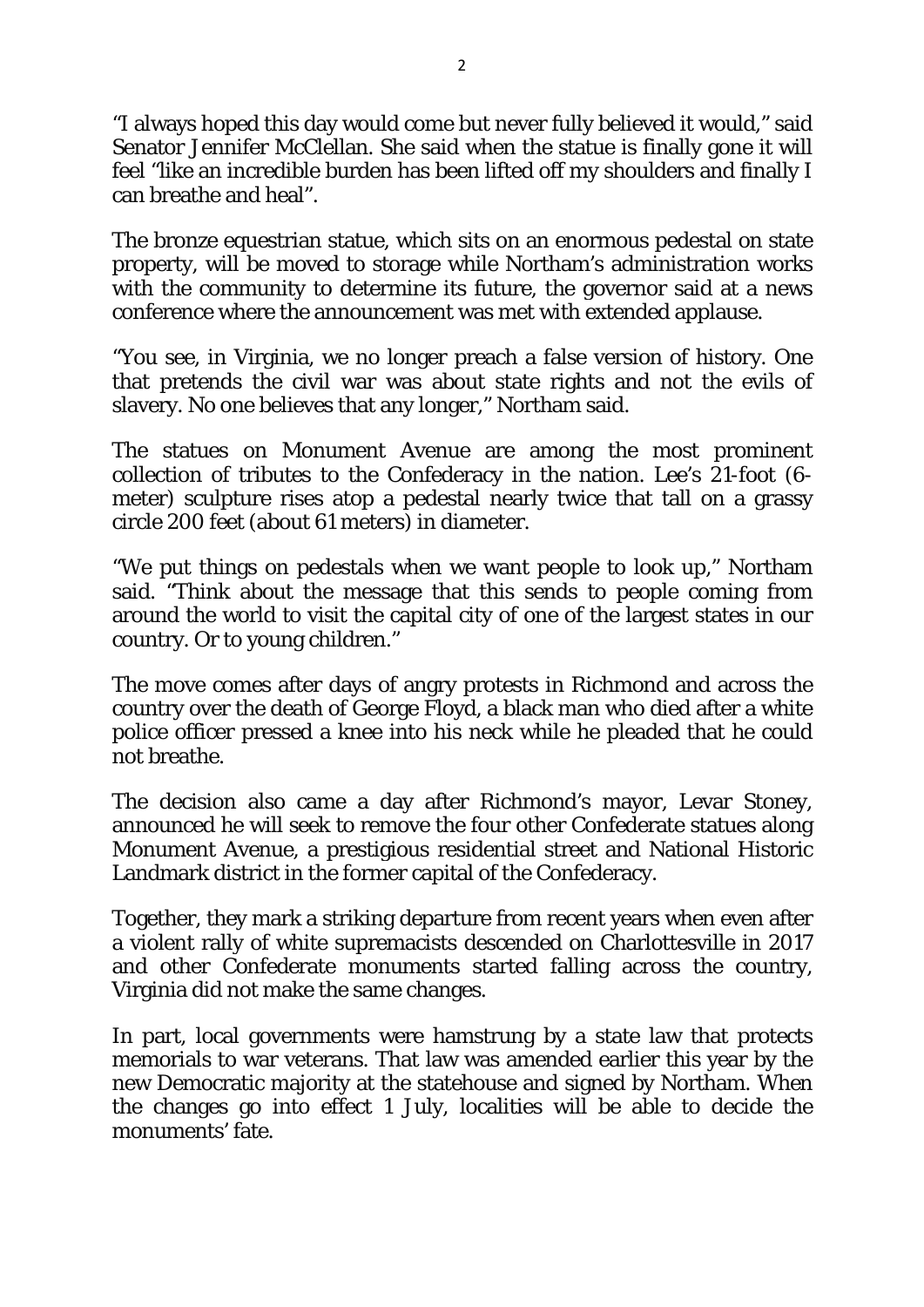As for the Lee statue, Northam and his predecessor, fellow Democrat Terry McAuliffe, have not previously pressed the issue.

Elsewhere on the broad avenue lined with mansions and tony apartments are statues to Confederate president Jefferson Davis, Gens J E B Stuart and Thomas Stonewall Jackson and Confederate naval officer Matthew Maury.

A statue of black tennis hero Arthur Ashe, a Richmond native, was erected on Monument Avenue in 1996.

The decision to remove the Lee monument has drawn condemnation from Confederate heritage groups and the leader of a Richmond group dedicated to preserving Monument Avenue. But it has been hailed by black lawmakers and activists, many of whom have long called for its removal.

Robert Johns, the brother of the late civil rights icon Barbara Johns, who as a teenager helped lead the push against public school segregation, said his family was pleased to learn of the statue's removal, calling it a symbol of hate, bigotry and division.

"We are now walking into a new era of acceptance, respect and inclusion," he said.

A descendant of Lee's brother, the Rev Robert W Lee IV, also endorsed the monument's removal, saying at the news conference that his line of the Lee family wholeheartedly commends the governor's decision.

"Friends, the world may be burning and the world is about to turn because we are going to let justice roll down, and this is the start of something incredible," he said.

Leaders of the House and Senate GOP caucuses criticized Northam, whose decision on the statue marks his most visible action so far to make good on his pledge to devote his term to promoting racial equity after a scandal over a racist photo that appeared on his medical school yearbook page nearly forced him from office last year.

"The governor's decision to remove the Lee statue from Monument Avenue is not in the best interests of Virginia. Attempts to eradicate instead of contextualizing history invariably fail," said Senate Republican leaders in a statement.

For years, when Republicans controlled the general assembly, they blocked efforts to change the law protecting war memorials.